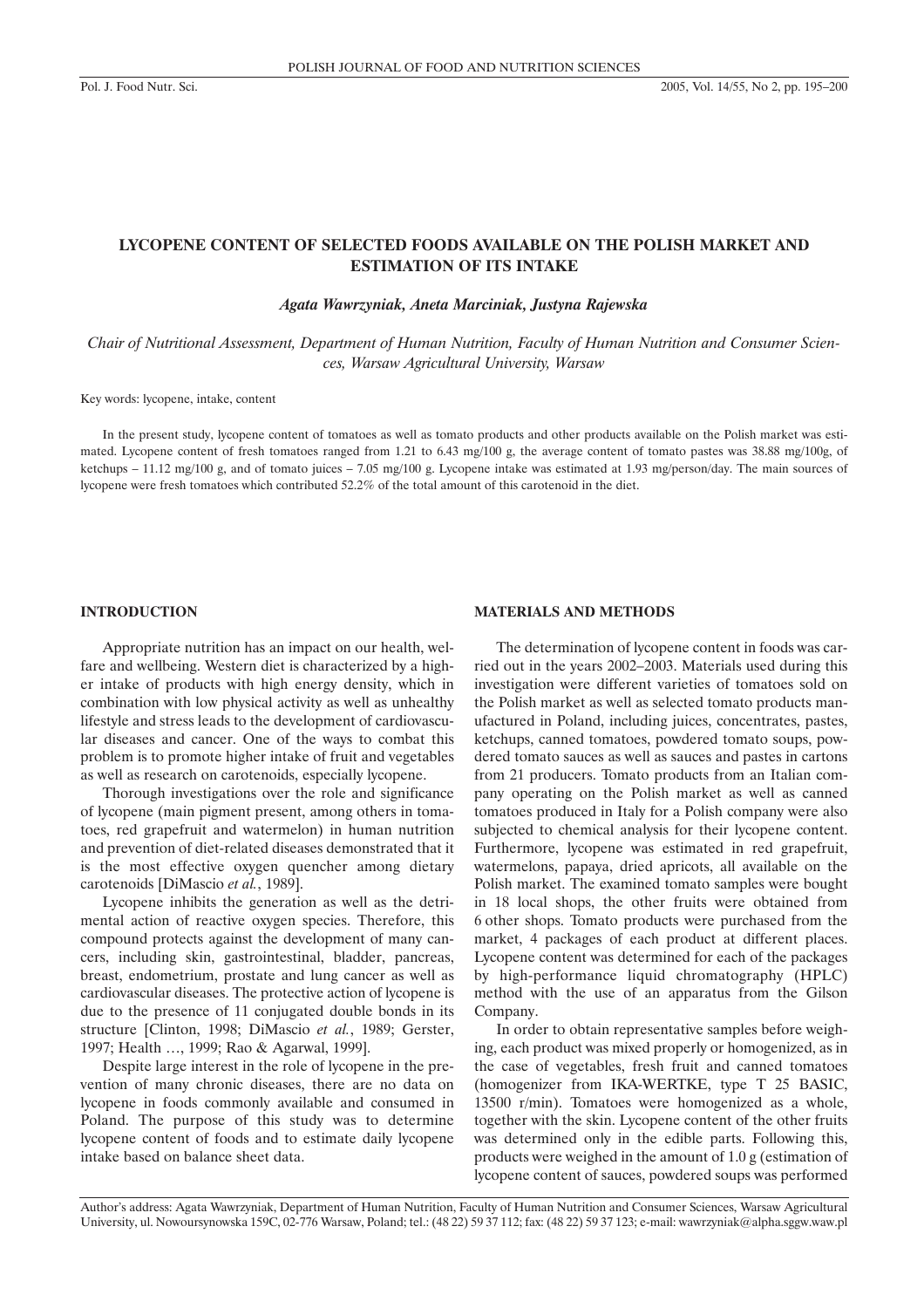immediately after their purchase) and 20 mL methanol as well as 0.2 mL of 2% hydroquinone alcohol solution were added. So prepared samples were re-homogenized to obtain an unvarying consistency.

Lycopene was extracted from samples with petroleum ether. Ether was added 4–5 times (in 20 mL portions), depending on the degree of food discoloration. The ether extract was decanted and filtered with a filter paper to a cylinder. The collected ether extract was properly mixed and its 20 mL portion was collected for evaporation with the aid of nitrogen gas in a boiling water bath. The evaporated residue was dissolved in 2 mL of hexane. The solution was filtered with the use of microfilters with a porous diameter of 0.45  $\mu$ m and injected to the chromatograph column C18 RP (Vydac Company). The determination of lycopene content was carried out spectrophometrically at a wave length of 466 nm, using the mixture of hexane:dichloromethane at the ratio of 90:10 as well as the flow rate of 1.5 mL/min. Results obtained were compared with the standard curve performed with lycopene standard obtained from Sigma. Sample analysis was carried out in triplicate for each of the purchased samples. Recovery trial using this method was 95%.

Data from lycopene assessment was used for the estimation of its daily intake based on balance sheet data (household budget) from the year 2002, obtained at the National Office of Statistics.

#### **RESULTS AND DISCUSSION**

Lycopene is a carotenoid pigment characterized by a symmetric and acyclic structure containing 11 conjugated double bonds. This structure is responsible for the redorange colour of foods, such as tomatoes, watermelon and red grapefruit. The lycopene content of fresh tomatoes depends on their varieties and increases with the degree of ripening. Studies carried out in Great Britain revealed that the lycopene content of tomatoes with intensive red colour was 50 mg/kg; yellow variety of tomatoes was characterized by a 10-fold lower content of lycoopene, *i.e.* 5 mg/kg [Hart & Scott, 1995].

In the present study, lycopene content of tomatoes bred in Poland ranged from 1.21 to 6.43 mg/100 g of fresh product; with the mean amount accounting for 3.58 mg/100 g (Table 1). These data are in agreement with the results of studies performed by other scientists [Clinton, 1998; Hart & Scott, 1995; Health …., 1999; Lugasi *et al.*, 2003; Mangels *et al.*, 1993; Nguyen & Schwartz, 1998; O'Neill *et al.*, 2001; Ong & Tee, 1992; Pelz *et al.*, 1998; Rao & Agarwal, 1999], who found that lycopene content of fresh tomatoes ranged from 0.88 to 7.74 mg/100 g. It is worth emphasizing that

TABLE 1. Lycopene content (mg/100 g) of fresh tomatoes and other exotic fruit available on the Polish market.

| Lycopene content                  |
|-----------------------------------|
| $3.58 \pm 1.70$ $(1.21 - 6.43)^*$ |
| $3.78 \pm 1.26$ (2.28–5.37)       |
| $3.35 \pm 0.57$ (2.81-4.22)       |
| $2.99 \pm 0.51$ (2.27-3.54)       |
| $0.79 \pm 0.22$ (0.55-1.22)       |
|                                   |

\*range; ± standard deviation

lycopene content of tomatoes depends on the seasons of the year, the mean content being 2.6–3.1 mg/100 g for winter tomatoes, and 3.8–6.6 mg/100 g for summer tomatoes [Health ..., 1999]. Studies conducted in Hungary demonstrated that the average lycopene content of tomatoes accounted for 0.85 mg/100 g in winter, for 1.10 mg in spring and for 13.6 mg in summer [Lugasi *et al.*, 2003]. In the present study lycopene content of tomatoes was a function of seasonality. The mean content of lycopene in tomatoes with intensive red colour, purchased in summer was 2 times higher as that in tomatoes with lighter colour bought in autumn, winter and spring. The average content of lycopene in tomatoes with intensive colour reached 5.6 mg/100 g, compared to 2.6 mg/100 g for tomatoes with less intensive colour. The amounts of lycopene in tomatoes with intensive colour were quite similar to each other, which was due to a lack of differences in the colour intensity of the tomatoes investigated.

The lycopene content of watermelon, red grapefruit as well as papaya was similar to that of tomatoes, the mean content ranging from 2.99 to 3.78 mg/100 g (Table 1). The lycopene content of the fruits and vegetables under examination was in agreement with the amount of this carotenoid demonstrated by many other authors [Clinton, 1998; Hart & Scott, 1995; Health …., 1999; Mangels *et al.*, 1993; Nguyen & Schwartz, 1998; O'Neill *et al.*, 2001; Ong & Tee, 1992; Rao & Agarwal, 1999]. It is worth mentioning, however, that the maximum amount of lycopene in watermelon and papaya was by 25–35% lower in Polish products.

Apart from fresh tomatoes, the main sources of lycopene in the Polish diet were tomato products. Fresh tomatoes are a good raw material for the food industry; therefore they can be consumed in different forms all year round. Among foods available on the Polish market, the highest concentration of lycopene was found in tomato pastes, the mean content being 38.88 mg/100 g (Table 2). The amounts of lycopene in 30% tomato pastes from different companies were similar and ranged from 38.0 to 49.3 mg/100 g. The lycopene content of these products was the function of many factors, such as the degree of processing, ripeness as well as variety and period of tomato harvest. Methods of packaging did not have any impact on the content of lycopene. Only tomato pastes from one company sold under 2 distinct trade marks differed in the content of

TABLE 2. Lycopene content (mg/100 g) of concentrated tomato pastes available on the Polish market.

| Concentrated tomato pastes | Lycopene content                            |
|----------------------------|---------------------------------------------|
| Carton, $20\%$ I           | $33.58 \pm 2.91$ (30.22-37.23) <sup>*</sup> |
| Can, 30% II                | $45.81 \pm 2.64$ (42.98–49.33)              |
| Can, $30\%$ III            | $44.50 \pm 2.49$ (41.27-46.43)              |
| Can, 30% IV                | $42.07 \pm 3.29$ (38.00-45.87)              |
| Can, 30% Va                | $24.63 \pm 2.22$ (22.15-27.97)              |
| Can, $30\%$ Vb             | $22.22 \pm 0.79$ (20.94-22.93)              |
| Jar, 30% I                 | $46.86 \pm 2.30$ (43.54-49.16)              |
| Jar, 30% IV                | $44.47 \pm 1.12$ (43.34-46.25)              |
| Jar, 30% III               | $42.60 \pm 2.52$ (39.72-44.92)              |
| Jar, 30% II                | $42.01 \pm 2.20$ (39.56–45.17)              |
| X                          | 38.88±8.79 (20.94-49.33)                    |

\*range; ± standard deviation; I–V – company codes for concentrated tomato pastes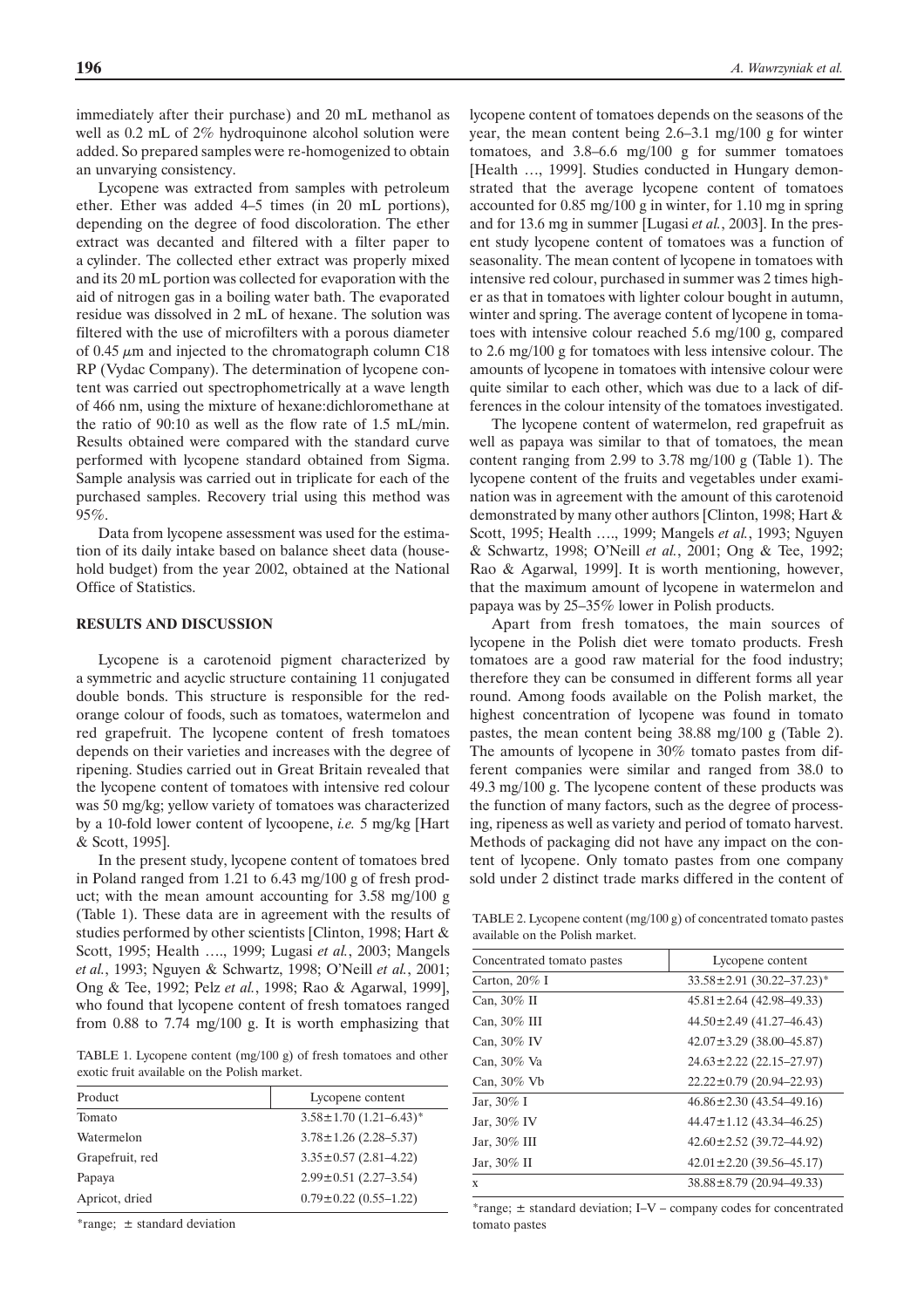lycopene – the amount of this carotenoid was almost 50% lower. Data from the present studies cannot be compared with the published values since tomato pastes were typically Polish without appropriate equivalents.

Ketchups are another category of tomato products present on the Polish market (Table 3). The mean lycopene content of ketchups accounted for 11.12 mg/100 g and just as in the case of tomato pastes, the degree of raw material processing, its quality and ripeness, and to a lesser extent the type of company exerted an influence on the amount of this carotenoid. These data are consistent with the results of studies carried out by many other authors. The lycopene content of ketchups in other countries was reported to range from 9.9 to 16.6 mg/100 g [Clinton, 1998; Hart & Scott, 1995; Health...., 1999; Lugasi *et al.*, 2003; Mangels *et al.*, 1993; Nguyen & Schwartz, 1998, 1999; O'Neill *et al.*, 2001; Ong & Tee, 1992; Rao & Agarwal, 1999; Schierle *et al.*, 1996; Shi & Maguer, 2000; Tonucci *et al.*, 1995].

TABLE 3. Lycopene content (mg/100 g) of ketchups available on the Polish market.

| Ketchup                          | Lycopene content                |
|----------------------------------|---------------------------------|
| Plastic bottle I                 | $12.24 \pm 0.62$ (11.33–12.99)* |
| Plastic bottle II                | $12.08 \pm 0.41$ (11.47-12.56)  |
| Plastic bottle, hot ketchup I    | $11.56 \pm 0.38$ (10.94-11.88)  |
| Plastic bottle, mild III         | $11.48 \pm 0.54$ (10.63-11.99)  |
| Plastic bottle, mild IV          | $10.92 \pm 0.77$ (9.76-11.74)   |
| Plastic bottle, pizza ketchup IV | $10.38 \pm 0.88$ (9.12–11.47)   |
| Plastic bottle, mild V           | $8.89 \pm 1.07$ (7.21–9.66)     |
| Jar, mild IV                     | $12.93 \pm 1.06$ (11.53-14.03)  |
| Jar, piquant IV                  | $12.81 \pm 0.91$ (11.68-14.02)  |
| Jar, piquant VI                  | $9.56 \pm 0.69$ (8.45-10.20)    |
| Jar, piquant V                   | $9.45 \pm 0.44$ (8.88–10.03)    |
| X                                | $11.12 \pm 1.51$ (7.21-14.03)   |

\*range; ± standard deviation; I–VI – company codes for ketchups

Besides tomato pastes and ketchups, tomato juices are ranked third in terms of the popularity of tomato products. The estimated lycopene content of this class of tomato products ranged from 5.18 to 9.74 mg/100 g (Table 4), which is in agreement with the results of studies performed by many authors [Clinton, 1998; Hart & Scott, 1995; Health..., 1999; Lugasi *et al.*, 2003; Mangels *et al.*, 1993; Nguyen &

TABLE 4. Lycopene content (mg/100 g) of tomato juices available on the Polish market.

| Tomato juice     | Lycopene content                |
|------------------|---------------------------------|
| Box I            | $8.86 \pm 0.82$ (7.91-9.74)*    |
| <b>Box II</b>    | $7.19 \pm 0.57$ (6.56–8.03)     |
| <b>Box III</b>   | $6.90 \pm 0.57$ $(6.05 - 7.54)$ |
| <b>Box IV</b>    | $6.05 \pm 0.62$ (5.22–6.63)     |
| Box V            | $5.93 \pm 0.64$ (5.18–6.64)     |
| Glass bottle I   | $8.14 \pm 0.60$ (7.72–8.86)     |
| Glass bottle II  | $7.07 \pm 0.58$ (6.23–7.79)     |
| Glass bottle III | $6.91 \pm 0.56$ (6.00–7.56)     |
| Glass bottle IV  | $6.38 \pm 0.58$ (5.56–6.98)     |
| X                | $7.05 \pm 1.08$ (5.18-9.74)     |

\*range;  $\pm$  standard deviation; I–V – company codes for tomato juices

Schwartz, 1998, 1999; O`Neill *et al.*, 2001; Ong & Tee, 1992; Rao & Agarwal, 1999; Schierle *et al.*, 1996; Shi & Maguer, 2000; Tonucci *et al.*, 1995]. The higher upper limit of the content of lycopene in ketchups and tomato juices observed in experiments conducted in other countries is likely to be due to more favourable climatic conditions for breeding tomatoes.

Tomato soups, powdered form (mean lycopene content of 20.86) and in cartons (4.48 mg lycopene/100 g) as well as rice and spaghetti sauces (2.22 to 14.15 mg lycopene/100 g) and tomatoes in bottles and cans (Tables 5 and 6) were other tomato products found on the Polish market. It seems impossible to compare the lycopene content of these products with other published data, which is due to different

TABLE 5. Lycopene content (mg/100 g) of commercially available processed tomato.

| Tomato                                    | Lycopene content                |
|-------------------------------------------|---------------------------------|
| Glass bottle, peeled, cut,                |                                 |
| in tomato juice I (Italy)                 | $12.26 \pm 0.61$ (11.34-12.98)* |
| Canned, peeled, whole, in tomato juice II | $8.11 \pm 0.60$ (7.34-8.97)     |
| Canned, peeled, cut,                      |                                 |
| in tomato juice III (Italy)               | $7.87 \pm 0.43$ (7.25-8.43)     |
| Canned, peeled, whole,                    |                                 |
| in tomato juice III (Italy)               | $7.43 \pm 0.68$ (6.54–8.15)     |
| Peeled, whole, in tomato juice IV         | $3.61 \pm 0.41$ (3.13-4.22)     |
| X                                         | $7.86 \pm 2.82$ (3.13-12.98)    |

\*range; ± standard deviation; I–IV – company codes for commercially available processed tomato

TABLE 6. Lycopene content (mg/100g) of other tomato products available on the Polish market.

| Lycopene content                            |  |
|---------------------------------------------|--|
|                                             |  |
| $23.12 \pm 1.92$ (20.82-25.93) <sup>*</sup> |  |
|                                             |  |
| $22.79 \pm 2.17$ (19.56–25.33)              |  |
| $16.69 \pm 1.88$ (13.75-18.24)              |  |
| $20.86 \pm 3.57$ (13.75-25.93)              |  |
|                                             |  |
| $4.48 \pm 0.34$ (4.11–4.99)                 |  |
|                                             |  |
| $25.59 \pm 1.48$ (23.23-26.93)              |  |
| $23.29 \pm 1.29$ (21.14-24.10)              |  |
| $22.76 \pm 0.95$ (21.38-23.94)              |  |
| $23.88 \pm 1.75$ (21.14-26.93)              |  |
|                                             |  |
| $14.51 \pm 0.83$ (13.51-15.55)              |  |
| $14.38 \pm 1.38$ (12.34-15.63)              |  |
| $14.44 \pm 1.11$ (12.34-15.63)              |  |
|                                             |  |
| $12.78 \pm 1.11$ (11.16-14.15)              |  |
| $7.56 \pm 0.73$ (6.58–8.45)                 |  |
| $3.30 \pm 0.35$ (2.97-3.83)                 |  |
| $2.53 \pm 0.20$ (2.22-2.71)                 |  |
| $9.43 \pm 0.93$ (8.11-10.55)                |  |
|                                             |  |

\*range, ±standard deviation, I–III – company codes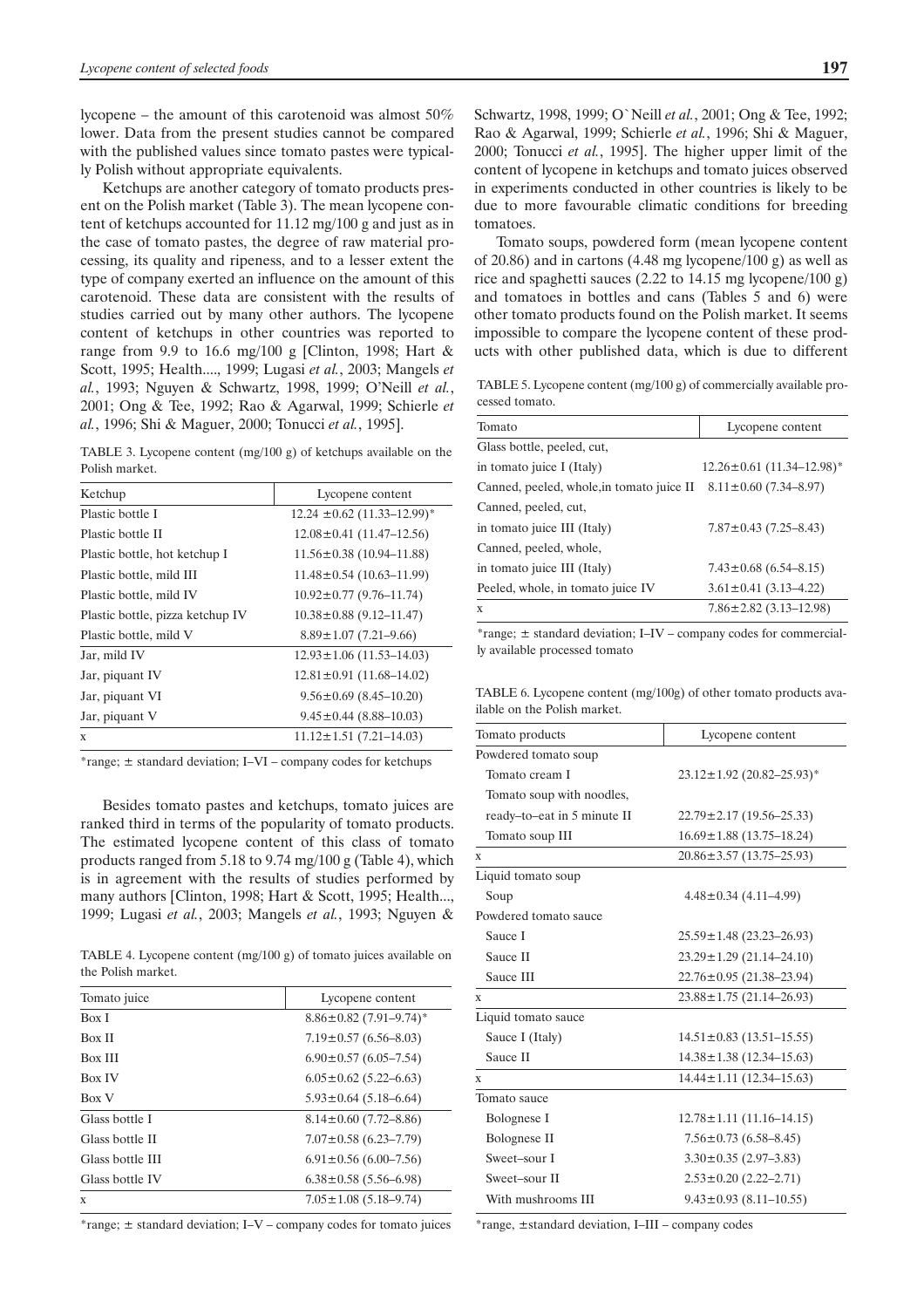contribution of tomatoes or possibly different composition of the products (since tomatoes are one of the components) as well as technological processes applied.

The estimation of the daily intake of lycopene was based on balance sheet data (made available by the Central Office of Statistics) as well as data presented in the present study. The average intake of this carotenoid reached 1.93 mg/person/day (Table 7).

TABLE 7. Lycopene intake with selected Polish food items available on the market.

| Product         | Lycopene intake |      |  |
|-----------------|-----------------|------|--|
|                 | mg/person/day   | %    |  |
| Tomato          | 1.01            | 52.2 |  |
| Tomato products | 0.83            | 43.1 |  |
| Others          | 0.09            | 4.7  |  |
|                 | 1.93            | 100  |  |

Studies performed in the USA among 16 000 health adult individuals in the years 1987 and 1992 revealed that the average intake of lycopene was 2.07 mg/day [Nebeling *et al.*, 1997]. In other studies with 96 healthy participants in the USA, Young *et al.* [1994] found that lycopene intake based on 24-h food record and food frequency questionnaire was 3.06 and 3.35 mg/day, respectively. In a nutritional survey of 1102 American respondents, Chug-Ahuja *et al.* [1993] estimated that lycopene intake reached 2.6 mg/day. The highest average lycopene intake, *i.e.* 3.7 mg/person/day, was observed in investigations carried out in the USA by Forman *et al.* [1993].

Data from different European countries are characterized by a lower intake compared to that of the USA. Studies by Jarvinen [1995] conducted in Finland in the years 1966–1972 among 10 000 respondents showed that the intake of lycopene by men was 0.70 and 0.87 mg/day by women. Studies carried out in Germany amount 23 000 participants demonstrated lycopene intake to reach 1.28 mg/person/day, whereas the total carotenoid consumption stood at 5.33 mg [Pelz *et al.*, 1998]. Goldbohm *et al.* [1998] reported that the Dutch consume lycopene in the amount of 1.0 (men) and 1.3 mg/day (women).

Data from 4 European countries, that is, Great Britain (Coleraine), Ireland (Cork), France (Grenoble) and Holland (Zeist), showed a higher intake of lycopene, ranging from 4.43 to 5.01 mg/person/day. Studies carried out in Madrid revealed lower lycopene intake, the average being 1.64 mg/person/day. It is worth emphasizing that studies in the above-mentioned countries were carried out in single cities in populations of not more than 76 persons from each country [O'Neill *et al.*, 2001]. Lugasi *et al.* [2003] demonstrated a higher average intake of lycopene (4.26 mg/day) in a study carried out on 204 healthy adult Hungarians. The higher consumption of intake in this population might have resulted from a higher lycopene content of tomatoes.

In the present study, tomatoes contributed 52.2% (1.01 mg) of lycopene consumed with the diet, tomato products – 43.1% (0.83 mg); and other products – as little as 4.7% (0.09 mg). It can be concluded that tomatoes and tomato products supplied 95.3% of the dietary lycopene (Table 7). These data are in agreement with the results of investigations published by many authors, who demonstrat-

ed that tomatoes and tomato products contributed 85–90% of the dietary lycopene, with processed tomato products, such as tomato juice, ketchups, sauces and soups being the main sources of lycopene [Chug-Ahuja *et al.*, 1993; Clinton, 1998; Gerster, 1997; Hart & Scott, 1995; Mangels *et al.*, 1993; O'Neill *et al.*, 2003; Rao & Agarwal, 1999]. In a study carried out by Chug-Ahuja *et al.* [1993], it was shown that tomato sauces supplied 29% of dietary lycopene, ketchups – 12%, tomato juice as well as tomatoes in pizzas – 8%, and fresh tomatoes  $-12\%$ . The results of the present studies demonstrated that tomatoes were the main source of lycopene, contributing from 48 to 55% of the dietary lycopene; which is comparable with data obtained in Canada, Spain, and Germany [O'Neill *et al.*, 2001; Pelz *et al.*, 1998; Rao *et al.*, 1998]. In contrast, tomatoes in France, Great Britain and Holland contributed only 16–25% of the dietary lycopene, while pizzas supplied 16% of the total amount of this carotenoid [O'Neill *et al.*, 2001]. The higher intake of lycopene from tomatoes and tomato products and the lower intake from exotic fruits in Poland could have been due to the popularity of the later products in other countries [Pelz *et al.*, 2001].

#### **CONCLUSIONS**

1. The mean lycopene content of fresh tomatoes, papaya, watermelon and red grapefruit ranged from 2.99 to 3.78 mg/100 g.

2. The highest concentration of lycopene in concentrates reached 38.88 mg/100 g; the content of lycopene in ketchups stood at 11.12 mg/100 g and in tomato juice at 7.05 mg/100 g.

3. The estimated average intake of lycopene was 1.93 mg/person/day; the main source of lycopene were tomatoes, which supplied 52.2% of the dietary lycopene; tomato products contributed 43.1% of the total lycopene.

#### **REFERENCES**

- 1. Chug-Ahuja J.K., Holden J.M., Forman M.R., Mangels A.R., Beecher G.R., Lanza E., The development and application of carotenoid database for fruit, vegetables, and selected multicomponent foods. J. Am. Diet. Assoc., 1993, 93, 318–323.
- 2. Clinton S.K., Lycopene: Chemistry, biology, and implications for human health and disease. Nutr. Rev., 1998, 56, 35–51.
- 3. DiMascio P., Kaiser S., Sies H., Lycopene as the most effective biological carotenoid singlet oxygen quencher. Arch. Biochem. Biophys., 1989, 274, 532–538.
- 4. Forman M.R., Lanza E., Yong L.C, Holden J.M., Graubard B.I, Beecher G.R., Meltiz M., Brown E.D, Smith J.C., The correlation between two dietary assessments of carotenoid intake and plasma carotenoid concentrations: Application of a carotenoid food-composition database. Am. J. Clin. Nutr., 1993, 58, 519–524.
- 5. Gerster H., The potential role of lycopene for human health. J. Am. Col. Nutr., 1997, 16, 109–126.
- 6. Goldbohm R.A., Brants H.A., Hulshof K.F., van den Brandt P.A., The contribution of various foods intake of vitamin A and carotenoids in The Netherlands. Int. J. Vitam. Nutr. Res., 1998, 68, 378–383.
- 7. Hart D.J., Scott K.J., Development and evaluation of an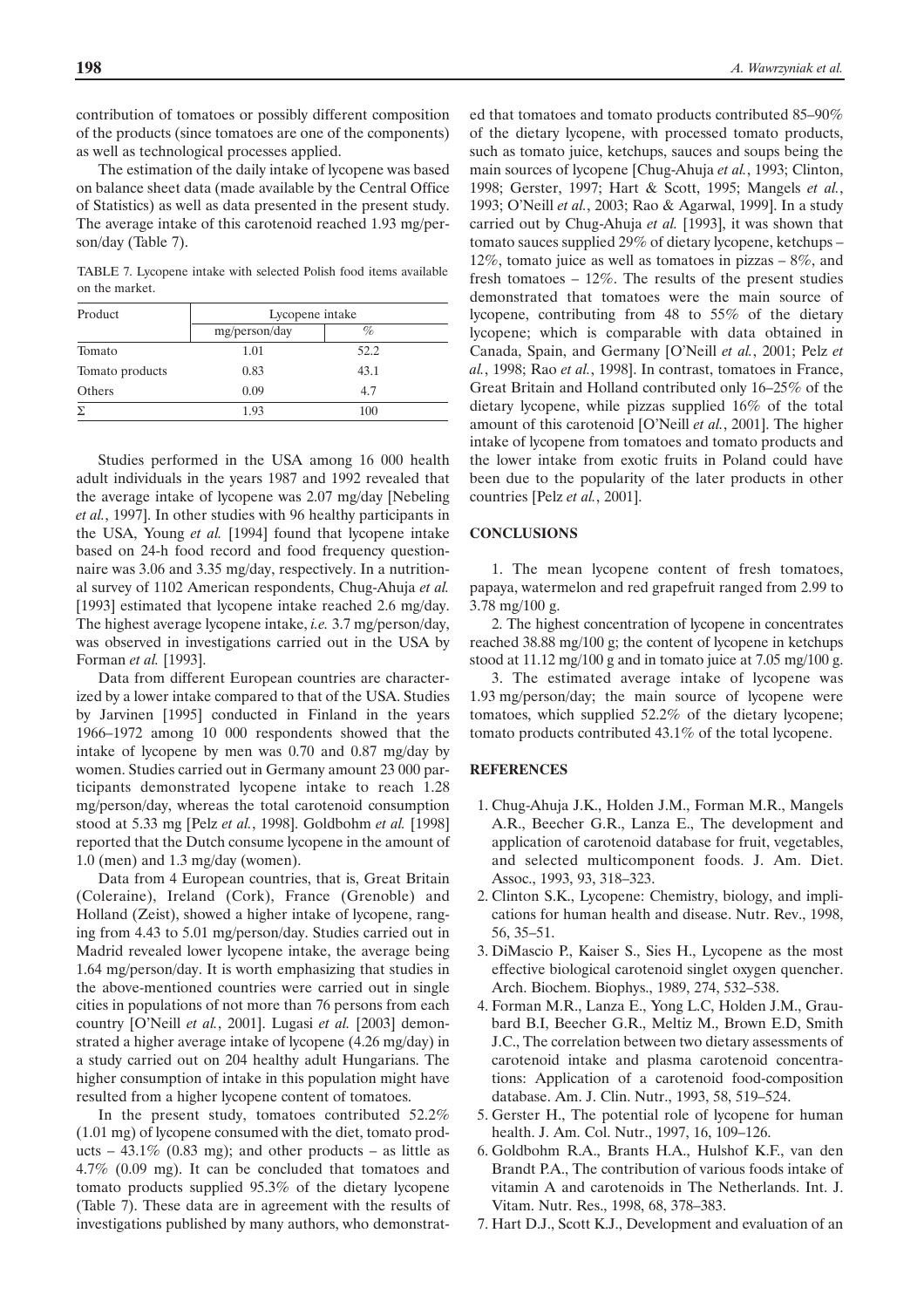HPLC method for the analysis of carotenoids in foods and the measurement of carotenoid content of vegetables and fruits commonly consumed in the UK. Food Chem., 1995, 54, 101–111.

- 8. Health promotion: safety assessment and potential health benefits of food components based on selected scientific criteria. Report ILSI N.A. Technical Committee on Food Components for Health Promotion. Crit. Rev. Food Sci. Nutr., 1999, 39, 285–289.
- 9. Jarvinen R., Carotenoids, retinoids, tocopherols and tocotrienols in the diet; the Finnish Mobile Clinic Health Examination Survey. Int. J. Vit. Nutr. Res., 1995, 65, 24–30.
- 10. Lugasi A., Biro L., Hovarie J., Sagi K. V., Brandt S., Barna E., Lycopene content of foods and lycopene intake in two groups of the Hungarian population. Nutr. Res., 2003, 23, 1035–1044.
- 11. Mangels A.R., Holden J.M., Beecher G.R., Forman M.R., Lanza E., Carotenoid contents of fruits and vegetables: an evaluation of analytical data. J. Am. Diet. Assoc., 1993, 93, 284–96.
- 12. Nebeling L.C., Forman M.R., Graubard B.I., Snyder R.A., Changes in carotenoid intake in the United States: The 1987 and 1992 National Health Interview Surveys. J. Am. Dietet. Assoc., 1997, 97, 991–996.
- 13. Nguyen M.L., Schwartz S.J., Lycopene stability during food processing. Proc. Soc. Exp. Biol. Med., 1998, 218, 101–105.
- 14. Nguyen M.L., Schwartz S.J., Lycopene: chemical and biological properties. Food Techol., 1999, 53, 2, 38–45.
- 15. O'Neill M.E., Carroll Y., Corridan B., Olmedilla B., Granado F., Blanco I., Van den Berg H., Hininger I., Rousell A.M., Chopra M., Southon S., Thurnham D.I., A European carotenoid database to assess carotenoid intakes and its use in a five-country comparative study. Br. J. Nutr., 2001, 85, 499–507.
- 16. Ong A.S.H., Tee E.S., Natural sources of carotenoids from plants and oils. Methods Enzymology, 1992, 213, 142–67.
- 17. Pelz R., Schmidt-Faber B., Heseker H., Carotenoid intake in the German National Food Consumption Survey. Z. Ernährungswiss, 1998, 37, 319–327.
- 18. Rao A.V., Agarwal S., Role of lycopene as antioxidant carotenoid in the prevention of chronic diseases: a review. Nutr. Res., 1999, 19, 305–323.
- 19. Rao A.V., Waseem Z., Agarwal S., Lycopene content of tomatoes and tomato products and their contribution to dietary lycopene. Food Res. Int., 1998, 31, 737–741.
- 20. Schierle J., Bretzel W., Buhler I., Faccin N., Hess D., Steiner K., Schuep W., Contents and isomeric ratio of lycopene in food and human plasma. Food Chem., 1996, 59, 459–465.
- 21. Shi J., Le Maguer M., Lycopene in tomatoes: chemical and physical properties affected by food processing. Crit. Rev. Biotechnol., 2000, 20, 293–334.
- 22. Tonucci L.H., Holden J.M., Beecher G.R., Khachik F., Davis C.S., Mulokozi G., Carotenoid contents of thermally processed tomato-based food products. J. Agric. Food Chem., 1995, 43, 579–586.
- 23. Young L.C., Forman M.R., Beecher G.R., Graubard B.I., Campbell W.S., Reichman M.E., Relationship between dietary intake and plasma concentration of carotenoids in premenopausal women: application of the USDA-NCI carotenoid food composition database. Am. J. Clin. Nutr., 1994, 60, 223–230.

Received March 2004. Revision received September and accepted November 2004.